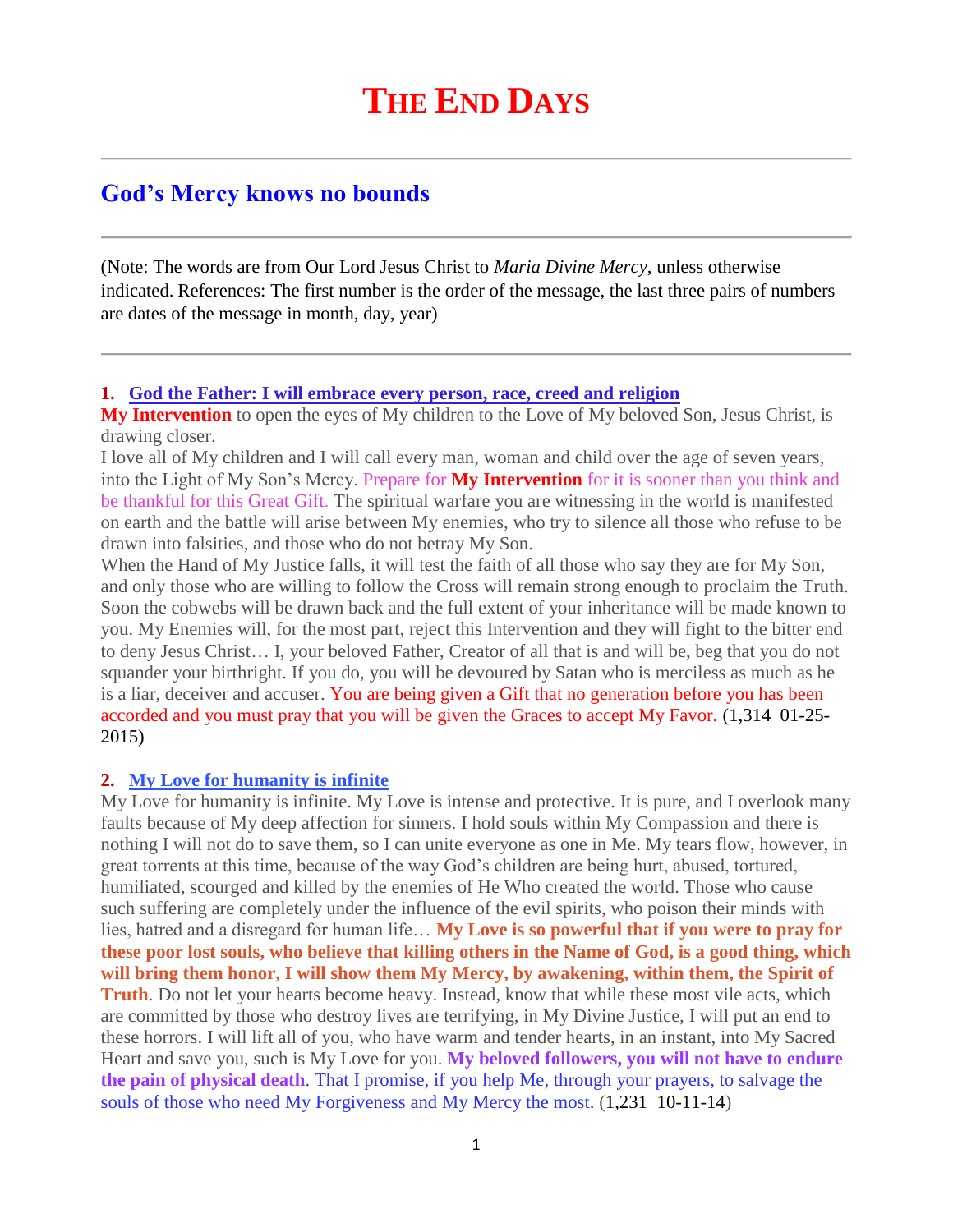# **3. [There is only one path to God and that is through Me, Jesus Christ. There is no other](http://www.thewarningsecondcoming.com/there-is-only-one-path-to-god-and-that-is-through-me-jesus-christ-there-is-no-other-route/)  [route](http://www.thewarningsecondcoming.com/there-is-only-one-path-to-god-and-that-is-through-me-jesus-christ-there-is-no-other-route/)**

**I will, I promise, wipe the plague of the Antichrist off the face of the Earth.** I will destroy the enemies of God and those responsible for bringing misery, injustice and suffering to God's children.

**Christians will soon be banned from practicing their faith in public places, in schools, in colleges, until eventually in the Temples of God.**... This will come about in the most cunning way, where millions will be deceived, with little notice paid, as **every single detail of the Word, as it is**  now**, will change,** but this will pass quietly**.** Only those who pay attention will see the changes and, after a while, it will become acceptable to open all Christian churches to welcome all faiths, including those who do not believe in Me…. **It will be the Christians, who will be made to idolize paganism, which will be carefully presented as a new Church and which will embrace a new form of 'communion' – a Church for everyone – where I, Jesus Christ, will not feature.**

As and from this year, My Crosses will begin to disappear and while My Churches, and **those who say they serve Me talk about the importance of humanism**, you will not hear talk of the importance of surrendering to Me, Jesus Christ, your Savior **… You will be told of the importance of looking after the needs and welfare of others, which will be used as a substitute for adoring Me. (**1,098 04-18-14**)**

## **4. Roman Catholics [will need to hold Masses in refuges or Churches of safety](http://www.thewarningsecondcoming.com/roman-catholics-will-need-to-hold-masses-in-refuges-or-churches-of-safety/)**

The Crusade, the Mission of the remnant Church on earth, will be just as challenging as those in the Middle Ages. It will not involve physical warfare, when an army fights a combat in normal war. The war will be a spiritual one, although some wars will be a trigger, for millions of prayer groups setting up to dilute the power of the Antichrist.

#### **These prayers were written in Heaven and promise extraordinary Graces**. **They have one purpose only and that is to save the souls of everyone; every child; every creed; each sex; every religious denomination and atheists. This is My greatest desire.**

You, My disciples, are under My direction. The Graces I pour over you are already bearing fruit. Soon the powers I will give, through the Graces of the Crusade Prayers, will draw thousands of new souls. (607 11-11-12)

#### **5. [My Seal of Protection](http://www.thewarningsecondcoming.com/my-seal-of-protection-is-foretold-as-the-second-seal-is-broken/) is foretold as the second Seal is broken**

This is the time I send My end time Prophet, you Maria, to finally present the Book of Truth which reveals the contents of the Book of Revelation.

Children, do not be afraid. **No harm will come to those who wear My Seal, the Seal of the Living God.** Satan and his fallen angels, who infest the world at this time, do not have the authority over those who have the **Mark of the Living God**. **You must listen to Me, children, and accept My Seal for it will save not only your lives but your souls.**

Recite the prayer to receive My Seal every day.

The rider of the red horse is the avenging dark angel who will slay My children in the many wars to come. But he will pass over those of My children with the Seal on their foreheads. (362 03-08-12)

**6. [God the Father: Rise now, and accept My Seal,](http://www.thewarningsecondcoming.com/god-the-father-rise-now-and-accept-my-seal-the-seal-of-the-living-god/) the Seal of the Living God**

I promise you, that the persecution will be swift, and that you will be protected. For I now bequeath **the Seal of My Love and Protection**. With this, you will escape the notice of those who will cause hardship in your countries. **My Seal is My promise of Salvation**. My Power will surge through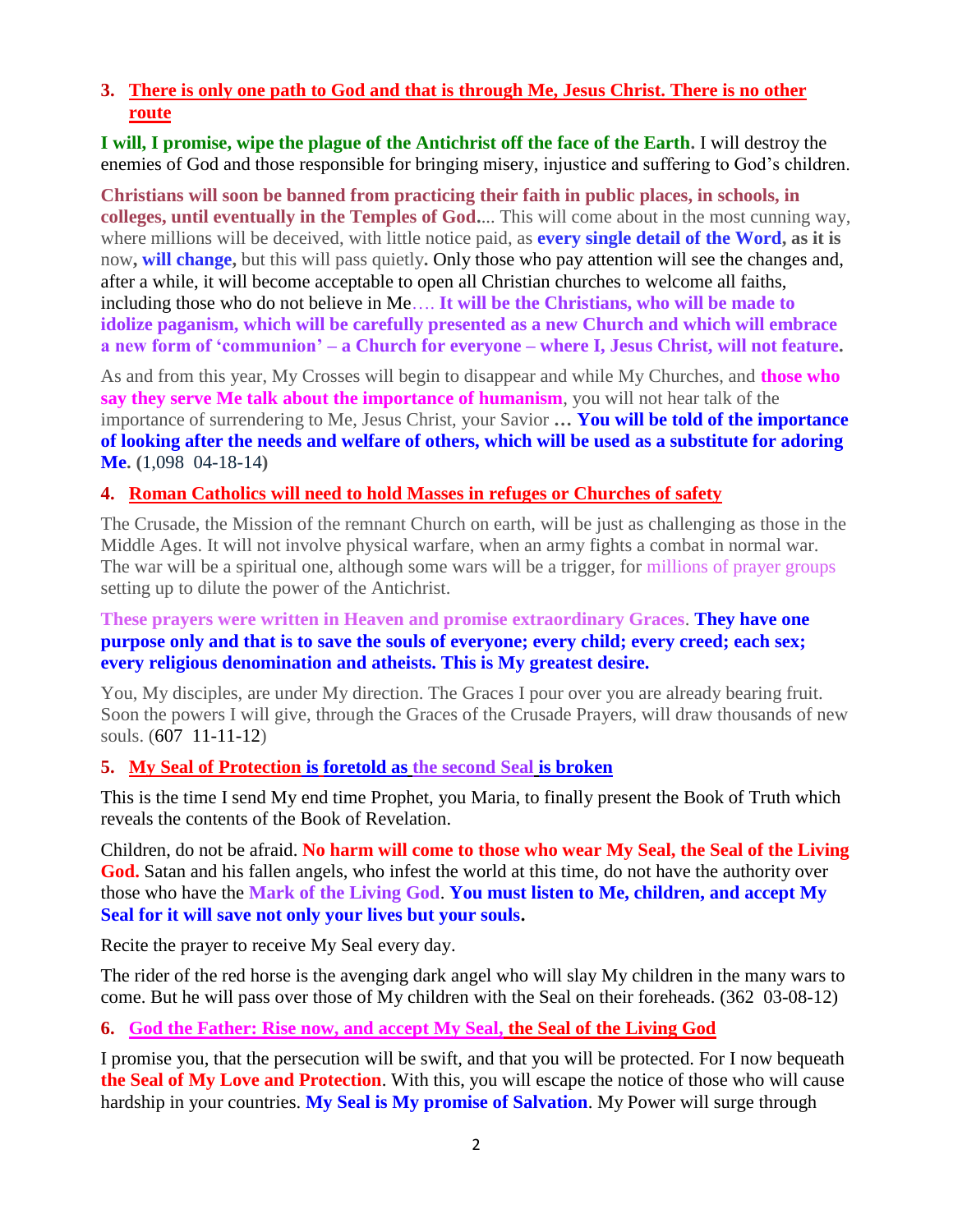you, with this Seal, and no harm will come to you. (**Crusade Prayer (33)** (See the Crusade Prayers Book)**.** (342 02-20-12)

Here is the front and back of the Seal in pocket size, which should be kept in the pocket or in the purse.



O my God, my Loving Father, I accept with love and gratitude Your Divine Seal of Protection. Your Divinity encompasses my body and soul for eternity. I bow in humble thanksgiving and offer my deep love and loyalty to You, my Beloved Father. I beg You to protect me and my loved ones with this special Seal and I pledge my life to Your service forever and ever. I love You Dear Father. I console You in these times Dear Father. I offer You the Body, Blood, Soul and Divinity of Your dearly beloved Son in atonement for the sins of the world and for the salvation of all Your children. Amen.

thewarningsecondcoming.com

#### **7. [Mother of Salvation: This final Medal, brought to you by me, through the Mercy of God,](http://www.thewarningsecondcoming.com/mother-of-salvation-this-final-medal-brought-to-you-by-me-through-the-mercy-of-god-will-draw-billions-of-souls-towards-eternal-life/)  [will draw billions of souls towards Eternal Life](http://www.thewarningsecondcoming.com/mother-of-salvation-this-final-medal-brought-to-you-by-me-through-the-mercy-of-god-will-draw-billions-of-souls-towards-eternal-life/)**

God wants to save every single person, of every single faith, as well as those who deny the Existence of Him and His Son, Jesus Christ. This is why people of every age, every culture and every denomination, must receive a Medal of Salvation.

Each person who is given a Medal, even if it cannot be blessed, will be given an extraordinary Gift. Soon afterwards, God will instill in them a Grace, an insight into their own helplessness and an awareness of God's Almighty Love. He will enlighten even the most stubborn of souls and those with hearts of stone. Soon they will seek the Truth and then they will call out to God, begging Him to help ease their hearts and fill them with His Great Mercy.

Do not make the mistake of rejecting this Medal as it is for the whole world and many miracles will be associated with it.

Please ensure that the Medal of Salvation is provided to as many people as possible. (1,019 01-20- 14)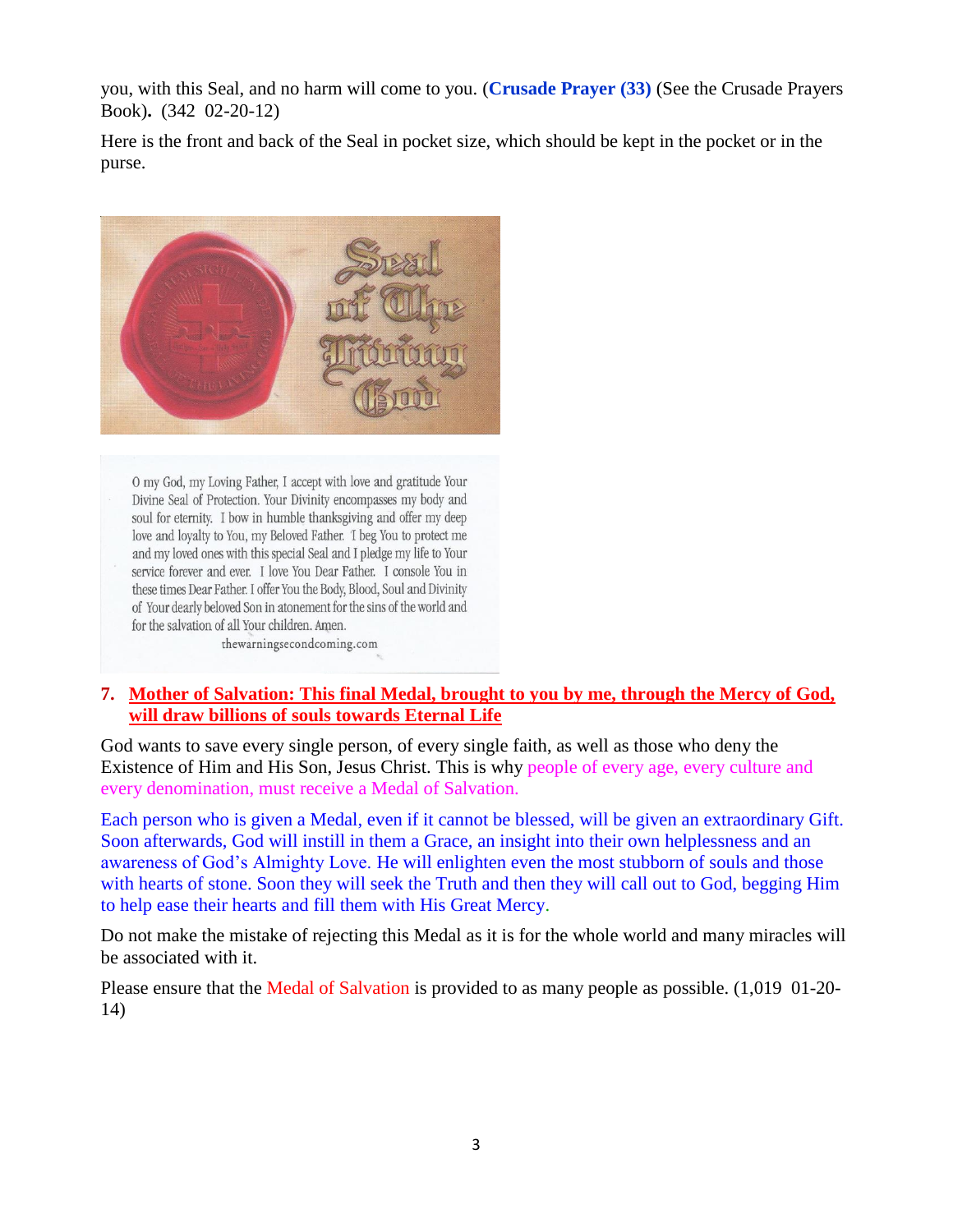

# **8. [Mother of Salvation: The Medal of Salvation](http://www.thewarningsecondcoming.com/mother-of-salvation-the-medal-of-salvation-offers-the-gift-of-conversion/) offers the Gift of Conversion**

I wish it to be made known that, from now on, I am to be addressed by the last title, given to me by my Son, on Earth. In this, the Final Mission, I am to be referred to, at all times, as the Mother of Salvation.

My Image is to be created and a Medal struck where, on one side, I am to be placed with the sun behind my head and where twelve stars woven into a crown of thorns sits on my head. On the reverse side of the Medal, I wish to depict the Sacred Heart of my Son with the Two Swords of Salvation, which are to be crossed on each side.

All those who receive the Medal of Salvation must recite this **Crusade Prayer (115) For the Gift of Conversion:**

*O Mother of Salvation, cover my soul with your tears of Salvation. Rid me of doubts. Lift my heart, so that I will feel the Presence of your Son. Bring me peace and solace. Pray that I will be truly converted. Help me to accept the Truth and open my heart to receive the Mercy of your Son, Jesus Christ. Amen.* (841 07-18-13)

## **9. [Earthquakes will be of such magnitude that they will be felt across multiple countries, at](http://www.thewarningsecondcoming.com/earthquakes-will-be-of-such-magnitude-that-they-will-be-felt-across-multiple-countries-at-the-same-time/)  [the same time](http://www.thewarningsecondcoming.com/earthquakes-will-be-of-such-magnitude-that-they-will-be-felt-across-multiple-countries-at-the-same-time/)**

Know now, that Gifts given to the world by My Mother, over the centuries, must be used to protect yourselves. Know also, that the Medal of Salvation – more powerful than any other – will be your defense against the lure of the Antichrist. (1,049 02-20-14)

## **10. [There is no need to worry, for God loves you all](http://www.thewarningsecondcoming.com/this-new-and-rapidly-created-hierarchy-will-take-over-my-church/)**

Many people, once they know the Truth, will embrace Me with open and grateful hearts and then we will be one… My Plan is to gather all and flood them with great love, joy and happiness. I will delight in My New Kingdom and there will be much laughter, joy and beauty, as well as Eternal Life… When you worry about the future of the world, remember what I have told you. All will be well, once I come to gather you into the new world, without end… As for souls who live a deprived and sorrowful life, they will be gathered first, if they accept Who **I Am**… This is a battle and it will